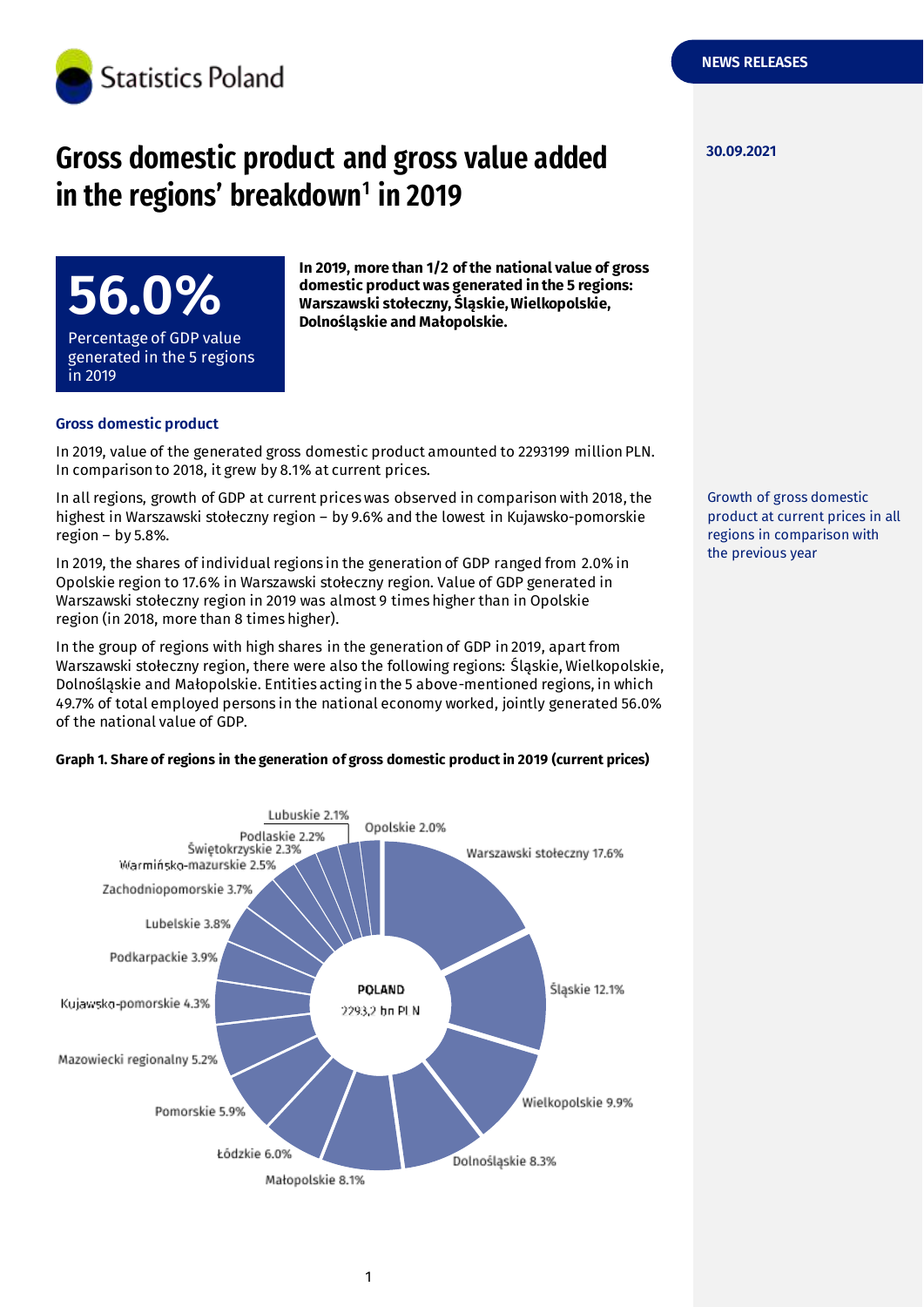In 2019, the following regions were in the group of regions with low shares in the GDP generation (less than 3% each): Opolskie, Lubuskie, Podlaskie, Świetokrzyskie and Warmińsko-mazurskie. Their total share in the GDP generation amounted to 11.1% and employment in these regions constituted 13.2% of the total employed persons in the national economy.

In 2019, the average level of gross domestic product per capita in Poland amounted to 59741 PLN. In comparison with 2018, it was higher by 8.2% at current prices. In all regions growth of GDP per capita at current prices in comparison with 2018 was noted – from 6.0% in Kujawsko-pomorskie region to 9.9% in Mazowiecki regionalny region.

In the regions' breakdown, the level of GDP per capita in 2019 was considerably differentiated. Dispersion indicator of GDP per capita calculated at the regions' level for Poland in 2019 amounted to 22.7%.

The highest level of GDP per capita in 2019 was noted for Warszawski stołeczny region – 131298 PLN, exceeding more than twice the national average (similarly as in 2018). In 2019 the level of GDP per capita above the national average was also observed in the following regions: Dolnośląskie – by 9.5%, Wielkopolskie – by 8.4% and Śląskie – by 2.5%.

The highest level of GDP per capita, obtained in 2019 in Warszawski stołeczny region, exceeded over 3-times the value of GDP per capita of Lubelskie region, in which the lowest level of GDP per capita was recorded.

Low level of GDP per capita (less than 75% of the national average) in 2019 was observed in the following regions: Lubelskie, Warmińsko-mazurskie, Podkarpackie, Świętokrzyskie and Podlaskie. In 2019 the value of GDP per capita in these regions varied from 68.2% to 72.2% of the national average.

The lowest level of GDP per capita in 2019, noted in Lubelskie region, represented 31.1% of the level of this indicator for the best in this regard Warszawski stołeczny region.

### **Map 1. Gross domestic product per capita by regions in 2019 (current prices)**



Value of GDP per capita exceeding the national average was obtained in 4 regions: Warszawski stołeczny, Dolnośląskie, Wielkopolskie and Śląskie

Low level of GDP per capita (less than 75% of the national average) was noted in the 5 regions of Eastern Poland: Lubelskie, Warmińsko- -mazurskie, Podkarpackie, Świętokrzyskie and Podlaskie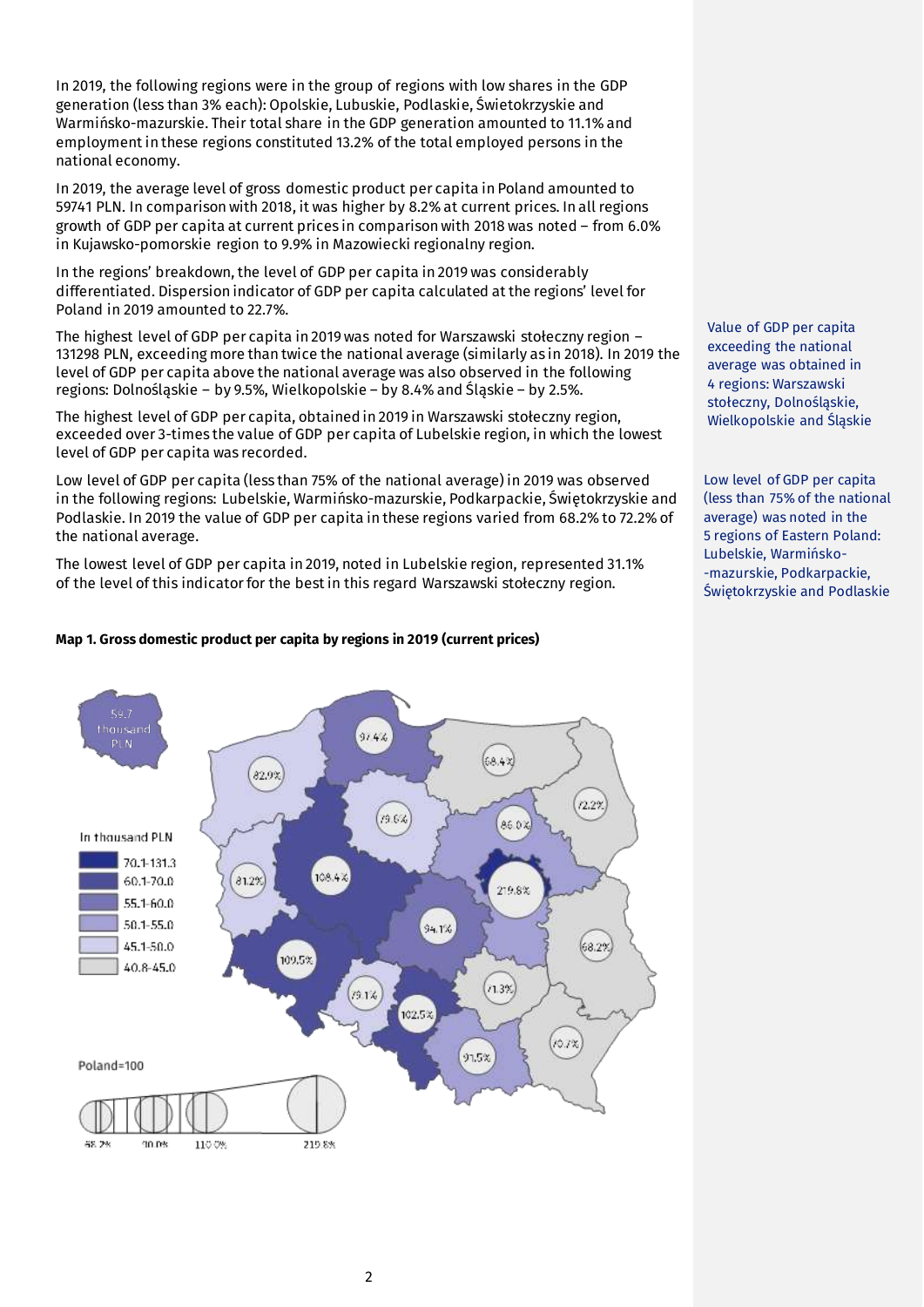| Table 1. Gross domestic product by regions in 2019 (current prices) |  |  |  |  |  |
|---------------------------------------------------------------------|--|--|--|--|--|
|---------------------------------------------------------------------|--|--|--|--|--|

 $\mathbf{I}$ 

|                       |                   | Total      |                      | Per capita |            |                      |  |
|-----------------------|-------------------|------------|----------------------|------------|------------|----------------------|--|
| Regions               | in million<br>PLN | in percent | previous<br>year=100 | in PLN     | Poland=100 | previous<br>year=100 |  |
| <b>POLAND</b>         | 2293199           | 100.0      | 108.1                | 59741      | 100.0      | 108.2                |  |
| Dolnośląskie          | 189637            | 8.3        | 107.9                | 65392      | 109.5      | 108.0                |  |
| Kujawsko-pomorskie    | 98660             | 4.3        | 105.8                | 47558      | 79.6       | 106.0                |  |
| Lubelskie             | 86116             | 3.8        | 108.4                | 40771      | 68.2       | 108.8                |  |
| Lubuskie              | 49131             | 2.1        | 106.5                | 48499      | 81.2       | 106.7                |  |
| Łódzkie               | 138283            | 6.0        | 108.9                | 56209      | 94.1       | 109.4                |  |
| Małopolskie           | 186170            | 8.1        | 107.8                | 54678      | 91.5       | 107.5                |  |
| Mazowiecki regionalny | 120315            | 5.2        | 109.5                | 51388      | 86.0       | 109.9                |  |
| Opolskie              | 46532             | 2.0        | 107.3                | 47272      | 79.1       | 107.7                |  |
| Podkarpackie          | 89832             | 3.9        | 108.2                | 42225      | 70.7       | 108.2                |  |
| Podlaskie             | 50867             | 2.2        | 108.6                | 43128      | 72.2       | 108.8                |  |
| Pomorskie             | 136063            | 5.9        | 108.9                | 58202      | 97.4       | 108.4                |  |
| Śląskie               | 277029            | 12.1       | 106.3                | 61234      | 102.5      | 106.7                |  |
| Świętokrzyskie        | 52722             | 2.3        | 106.1                | 42608      | 71,3       | 106.7                |  |
| Warmińsko-mazurskie   | 58298             | 2.5        | 106.9                | 40883      | 68.4       | 107.3                |  |
| Warszawski stołeczny  | 403106            | 17.6       | 109.6                | 131298     | 219.8      | 108.6                |  |
| Wielkopolskie         | 226378            | 9.9        | 108.7                | 64763      | 108.4      | 108.6                |  |
| Zachodniopomorskie    | 84061             | 3.7        | 107.4                | 49496      | 82.9       | 107.7                |  |

 $\mathbf{I}$ 

### **Gross value added by kind of activity**

In 2019, 29.9% of the national gross value added was generated by the entities engaged in activities in the area of services covering trade; repair of motor vehicles; transportation and storage; accommodation and catering; information and communication. In the individual regions, the share of these entities in the generation of gross value added in 2019 ranged between 22.8% in Mazowiecki regionalny region and 38.2% in Warszawski stołeczny region.

In 2019, entities engaged in industry generated 25.3% of the national gross value added. In the regions' breakdown, in 2019 significant variation of the shares of industry was observed – from 12.0% in Warszawski stołeczny region to 35.2% in Mazowiecki regionalny region.

In 2019, entities engaged in other services (including public administration and defence; compulsory social security) generated 25.2% of the national gross value added. In 2019, Małopolskie region was characterised by the highest share of other services – 28.9% while Mazowiecki regionalny region was marked by the smallest share – 19.2%.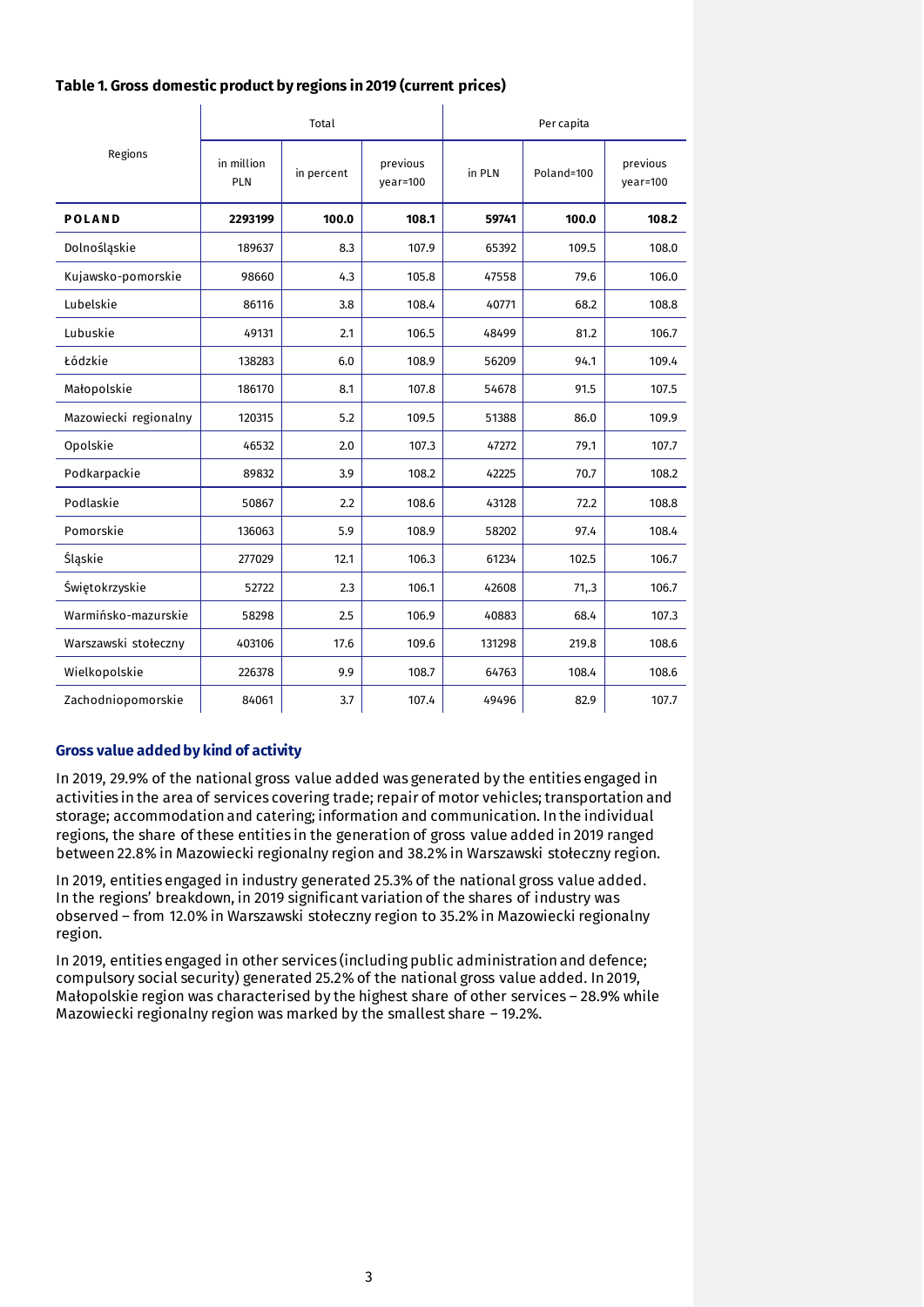Entities engaged in financial and insurance activities; real estate activities in 2019 generated 9.3% of the national gross value added. In the individual regions, the share of entities acting in the field of financial and insurance activities; real estate activities in the generation of gross value added in 2019 ranged between 6.3% in Mazowiecki regionalny region and 14.5% in Warszawski stołeczny region.

In 2019, entities active in construction generated 7.7% of the national gross value added. In the regions' breakdown in 2019, the share of units engaged in construction in the generation of gross value added ranged from 6.2% in Łódzkie region to 9.4% in Małopolskie region.

The share of agriculture, forestry and fishing in the generation of the national gross value added in 2019 amounted to 2.6%. In the individual regions, in 2019 the shares of entities conducting activity in the range of agriculture, forestry and fishing were significantly differentiated – from 0.6% in Warszawski stołeczny region to 9.1% in Mazowiecki regionalny region.





In 2019, in all regions an increase of share of entities active in the field of financial and insurance activities; real estate activities in the gross value added generation was noted in comparison with 2018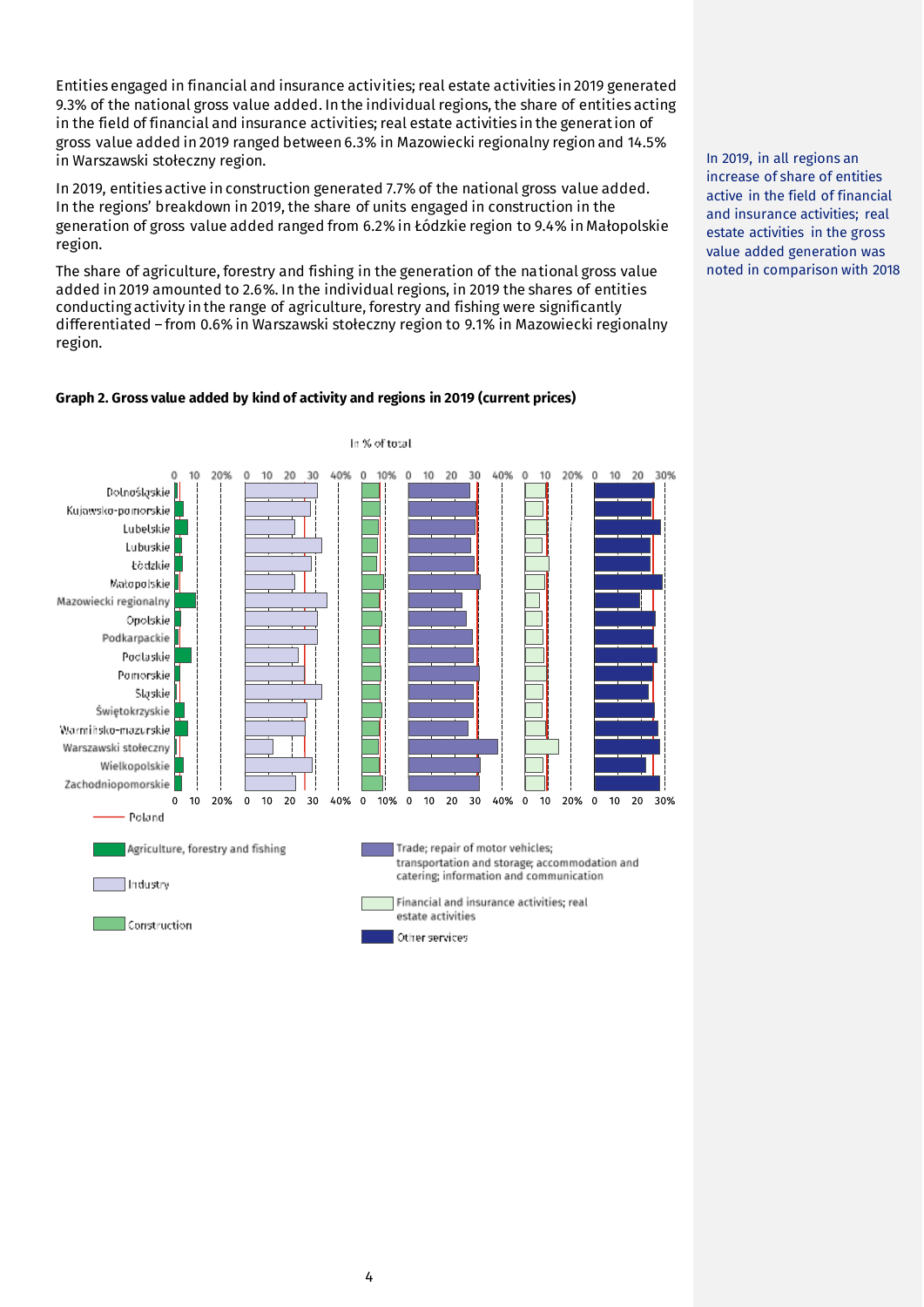# **Table 2. Gross value added by kind of activity and regions in 2019 (current prices)**

| <b>REGIONS</b><br>a - in million PLN<br>$b - in % of total$<br>c - previous year=100 |              | Total   | Agriculture, forestry<br>andfishing | Industry | Construction | and catering <sup>e</sup> ; information and communication<br>transportation and storage; accommodation<br>Trade; repair of motor vehicles <sup>4</sup> ; | and insurance activities;<br>real estate activities <sup>4</sup><br>Financial | Other services |
|--------------------------------------------------------------------------------------|--------------|---------|-------------------------------------|----------|--------------|----------------------------------------------------------------------------------------------------------------------------------------------------------|-------------------------------------------------------------------------------|----------------|
| <b>POLAND</b>                                                                        | a            | 2016064 | 52538                               | 510568   | 155022       | 602478                                                                                                                                                   | 187819                                                                        | 507638         |
|                                                                                      | b            | 100.0   | 2.6                                 | 25.3     | 7.7          | 29.9                                                                                                                                                     | 9.3                                                                           | 25.2           |
|                                                                                      | C            | 108.5   | 107.4                               | 106.5    | 105.8        | 108.6                                                                                                                                                    | 114.5                                                                         | 109.5          |
| Dolnośląskie                                                                         | а            | 166719  | 2068                                | 51601    | 12612        | 43490                                                                                                                                                    | 14661                                                                         | 42286          |
|                                                                                      | b            | 100.0   | 1.2                                 | 31.0     | 7.6          | 26.1                                                                                                                                                     | 8.8                                                                           | 25.4           |
|                                                                                      | c            | 108.4   | 97.4                                | 107.4    | 107.5        | 108.1                                                                                                                                                    | 111.4                                                                         | 109.7          |
| Kujawsko-pomorskie                                                                   | a            | 86736   | 3244                                | 24229    | 6848         | 25016                                                                                                                                                    | 6585                                                                          | 20814          |
|                                                                                      | b            | 100.0   | 3.7                                 | 27.9     | 7.9          | 28.8                                                                                                                                                     | 7.6                                                                           | 24.0           |
|                                                                                      | c            | 106.2   | 105.8                               | 103.9    | 105.4        | 106.9                                                                                                                                                    | 108.4                                                                         | 107.8          |
| Lubelskie                                                                            | a            | 75709   | 4260                                | 16011    | 5497         | 21598                                                                                                                                                    | 7016                                                                          | 21327          |
|                                                                                      | b            | 100.0   | 5.6                                 | 21.1     | 7.3          | 28.5                                                                                                                                                     | 9.3                                                                           | 28.2           |
|                                                                                      | $\mathsf{C}$ | 108.8   | 110.3                               | 111.2    | 106.0        | 107.3                                                                                                                                                    | 111.0                                                                         | 108.4          |
| Lubuskie                                                                             | a            | 43194   | 1276                                | 14209    | 2917         | 11504                                                                                                                                                    | 3128                                                                          | 10160          |
|                                                                                      | b            | 100.0   | 3.0                                 | 32.9     | 6.8          | 26.6                                                                                                                                                     | 7.2                                                                           | 23.5           |
|                                                                                      | c            | 106.9   | 107.8                               | 106.1    | 105.6        | 106.5                                                                                                                                                    | 108.3                                                                         | 108.4          |
| Łódzkie                                                                              | a            | 121571  | 3906                                | 34634    | 7500         | 34158                                                                                                                                                    | 12389                                                                         | 28983          |
|                                                                                      | b            | 100.0   | 3.2                                 | 28.5     | 6.2          | 28.1                                                                                                                                                     | 10.2                                                                          | 23.8           |
|                                                                                      | C            | 109.4   | 111.9                               | 107.7    | 107.2        | 109.9                                                                                                                                                    | 114.6                                                                         | 108.9          |
| Małopolskie                                                                          | а            | 163671  | 2121                                | 34615    | 15350        | 50152                                                                                                                                                    | 14087                                                                         | 47347          |
|                                                                                      | b            | 100.0   | 1.3                                 | 21.1     | 9.4          | 30.6                                                                                                                                                     | 8.6                                                                           | 28.9           |
|                                                                                      | C            | 108.2   | 108.0                               | 104.7    | 106.9        | 107.6                                                                                                                                                    | 114.8                                                                         | 110.2          |
| Mazowiecki regionalny                                                                | a            | 105775  | 9611                                | 37209    | 7784         | 24137                                                                                                                                                    | 6707                                                                          | 20327          |
|                                                                                      | b            | 100.0   | 9.1                                 | 35.2     | 7.4          | 22.8                                                                                                                                                     | 6.3                                                                           | 19.2           |
|                                                                                      | C            | 109.9   | 105.6                               | 112.7    | 105.5        | 106.5                                                                                                                                                    | 117.6                                                                         | 110.7          |
| Opolskie                                                                             | a            | 40908   | 1060                                | 12709    | 3490         | 10064                                                                                                                                                    | 2968                                                                          | 10618          |
|                                                                                      | b            | 100.0   | 2.6                                 | 31.1     | 8.5          | 24.6                                                                                                                                                     | 7.3                                                                           | 26.0           |
|                                                                                      | с            | 107.8   | 99.3                                | 105.9    | 108.4        | 107.4                                                                                                                                                    | 110.2                                                                         | 110.6          |
| Podkarpackie                                                                         | а            | 78976   | 1262                                | 24290    | 5886         | 21535                                                                                                                                                    | 6109                                                                          | 19894          |
|                                                                                      | b            | 100.0   | 1.6                                 | 30.8     | 7.5          | 27.3                                                                                                                                                     | 7.7                                                                           | 25.2           |
|                                                                                      | C            | 108.6   | 103.5                               | 107.5    | 106.1        | 108.8                                                                                                                                                    | 116.1                                                                         | 108.7          |
| Podlaskie                                                                            | a            | 44720   | 3155                                | 10116    | 3490         | 12448                                                                                                                                                    | 3604                                                                          | 11906          |
|                                                                                      | b            | 100.0   | 7.1                                 | 22.6     | 7.8          | 27.8                                                                                                                                                     | 8.1                                                                           | 26.6           |
|                                                                                      | c            | 109.0   | 112.3                               | 109.1    | 111.1        | 107.6                                                                                                                                                    | 110.0                                                                         | 108.6          |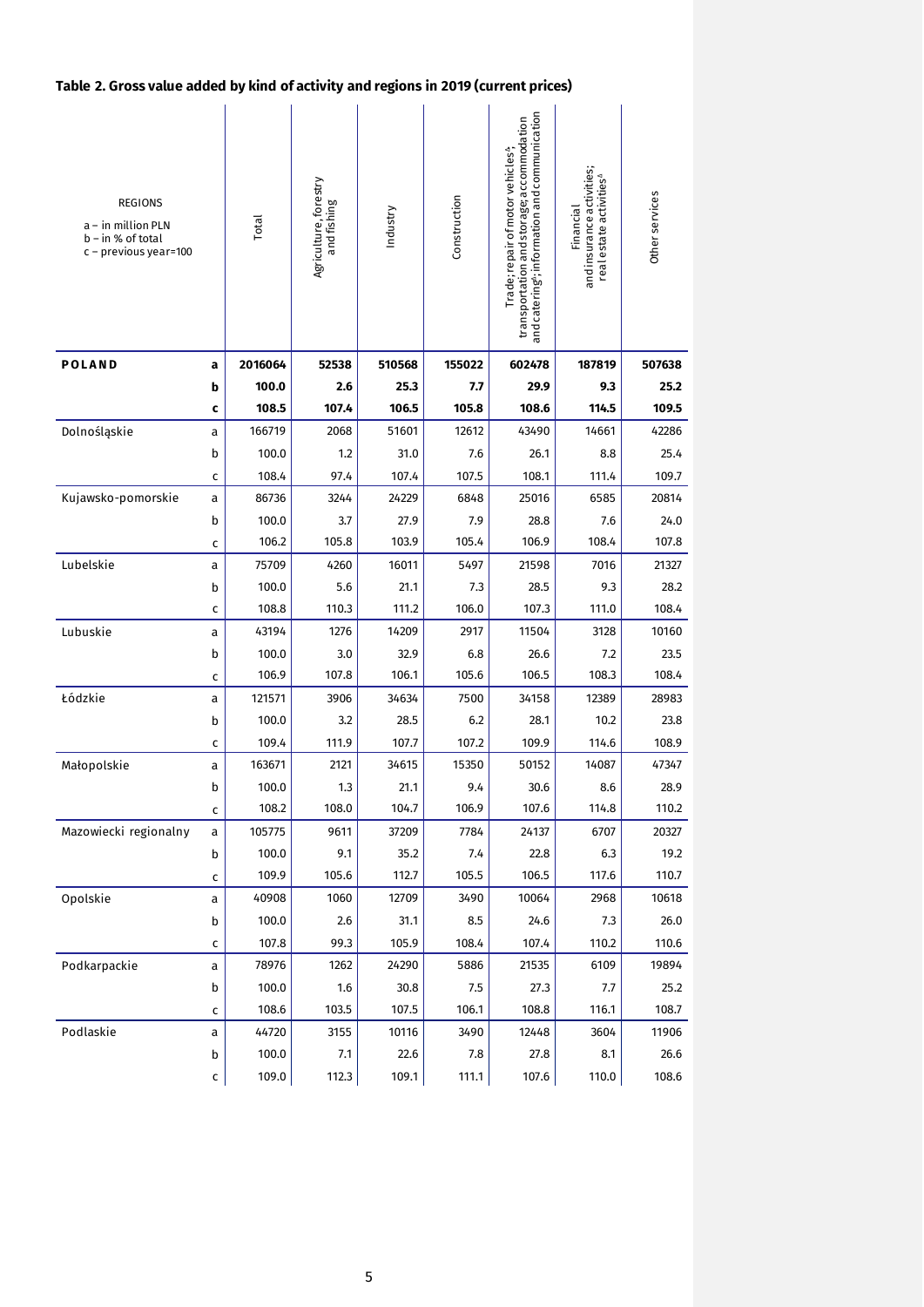### **Table 2. Gross value added by kind of activity and regions in 2019 (cont.)**

| <b>REGIONS</b><br>a - in million PLN<br>$b - in % of total$<br>$c$ – previous year=100 |              | Total  | Agriculture.forestry<br>andfishing | Industry | Construction | and catering <sup>4</sup> ; information and communication<br>transportation and storage; accommodation<br>Trade; repair of motor vehicles <sup>4</sup> , | and insurance activities;<br>real estate activities <sup>4</sup><br>Financial | Other services |
|----------------------------------------------------------------------------------------|--------------|--------|------------------------------------|----------|--------------|----------------------------------------------------------------------------------------------------------------------------------------------------------|-------------------------------------------------------------------------------|----------------|
| Pomorskie                                                                              | a            | 119620 | 2487                               | 30142    | 10058        | 36379                                                                                                                                                    | 10902                                                                         | 29652          |
|                                                                                        | b            | 100.0  | 2.1                                | 25.2     | 8.4          | 30.4                                                                                                                                                     | 9.1                                                                           | 24.8           |
|                                                                                        | c            | 109.3  | 106.6                              | 107.0    | 107.8        | 110.1                                                                                                                                                    | 117.3                                                                         | 108.9          |
| Śląskie                                                                                | a            | 243550 | 1893                               | 80109    | 19084        | 67415                                                                                                                                                    | 19069                                                                         | 55980          |
|                                                                                        | b            | 100.0  | 0.8                                | 32.9     | 7.8          | 27.7                                                                                                                                                     | 7.8                                                                           | 23.0           |
|                                                                                        | c            | 106.8  | 114.0                              | 102.5    | 104.4        | 108.0                                                                                                                                                    | 116.2                                                                         | 109.4          |
| Świętokrzyskie                                                                         | a            | 46350  | 1957                               | 12258    | 4098         | 12837                                                                                                                                                    | 3341                                                                          | 11859          |
|                                                                                        | b            | 100.0  | 4.2                                | 26.4     | 8.8          | 27.7                                                                                                                                                     | 7.2                                                                           | 25.6           |
|                                                                                        | C            | 106.6  | 105.2                              | 105.9    | 104.8        | 105.3                                                                                                                                                    | 110.7                                                                         | 108.3          |
| Warmińsko-mazurskie                                                                    | a            | 51252  | 2851                               | 13096    | 3785         | 13141                                                                                                                                                    | 4473                                                                          | 13905          |
|                                                                                        | b            | 100.0  | 5.6                                | 25.6     | 7.4          | 25.6                                                                                                                                                     | 8.7                                                                           | 27.1           |
|                                                                                        | C            | 107.4  | 104.7                              | 105.2    | 103.1        | 109.1                                                                                                                                                    | 112.6                                                                         | 108.0          |
| Warszawski stołeczny                                                                   | a            | 354391 | 2052                               | 42548    | 24841        | 135233                                                                                                                                                   | 51502                                                                         | 98215          |
|                                                                                        | b            | 100.0  | 0.6                                | 12.0     | 7.0          | 38.2                                                                                                                                                     | 14.5                                                                          | 27.7           |
|                                                                                        | $\mathsf{C}$ | 110.0  | 101.8                              | 105.1    | 104.5        | 109.6                                                                                                                                                    | 116.9                                                                         | 111.0          |
| Wielkopolskie                                                                          | a            | 199020 | 7199                               | 56859    | 15190        | 60854                                                                                                                                                    | 15155                                                                         | 43764          |
|                                                                                        | b            | 100.0  | 3.6                                | 28.6     | 7.6          | 30.6                                                                                                                                                     | 7.6                                                                           | 22.0           |
|                                                                                        | C            | 109.2  | 109.6                              | 108.2    | 105.5        | 109.7                                                                                                                                                    | 113.6                                                                         | 109.6          |
| Zachodniopomorskie                                                                     | a            | 73902  | 2137                               | 15932    | 6593         | 22516                                                                                                                                                    | 6122                                                                          | 20602          |
|                                                                                        | b            | 100.0  | 2.9                                | 21.6     | 8.9          | 30.5                                                                                                                                                     | 8.3                                                                           | 27.9           |
|                                                                                        | $\mathsf{C}$ | 107.9  | 113.8                              | 106.7    | 103.6        | 108.7                                                                                                                                                    | 110.9                                                                         | 107.8          |

Symbol (∆) — categories of applied classification are presented in abbreviated form; their full names are available on Statistics Poland's website[: Statistics Poland / Metainformation / Classifications](https://stat.gov.pl/en/metainformation/classifications/#Polish%20Classification%20of%20Activities%20(PKD))

Data from regional accounts included in this note have been revised in relation to those published on 31 December 2020 and balanced with annual national accounts data included in the publication "National accounts by institutional sectors 2016-2019", available at website [Statistics Poland / Topics / National accounts / Annual national accounts.](https://stat.gov.pl/en/topics/national-accounts/annual-national-accounts/national-accounts-by-institutional-sectors-20162019,2,15.html) Complete range of data for the year 2019 will be available in November this year.

In case of quoting Statistics Poland data, please provide information: "Source of data: Statistics Poland", and in case of publishing calculations made on data published by Statistics Poland, please include the following disclaimer: "Own study based on figures from Statistics Poland".